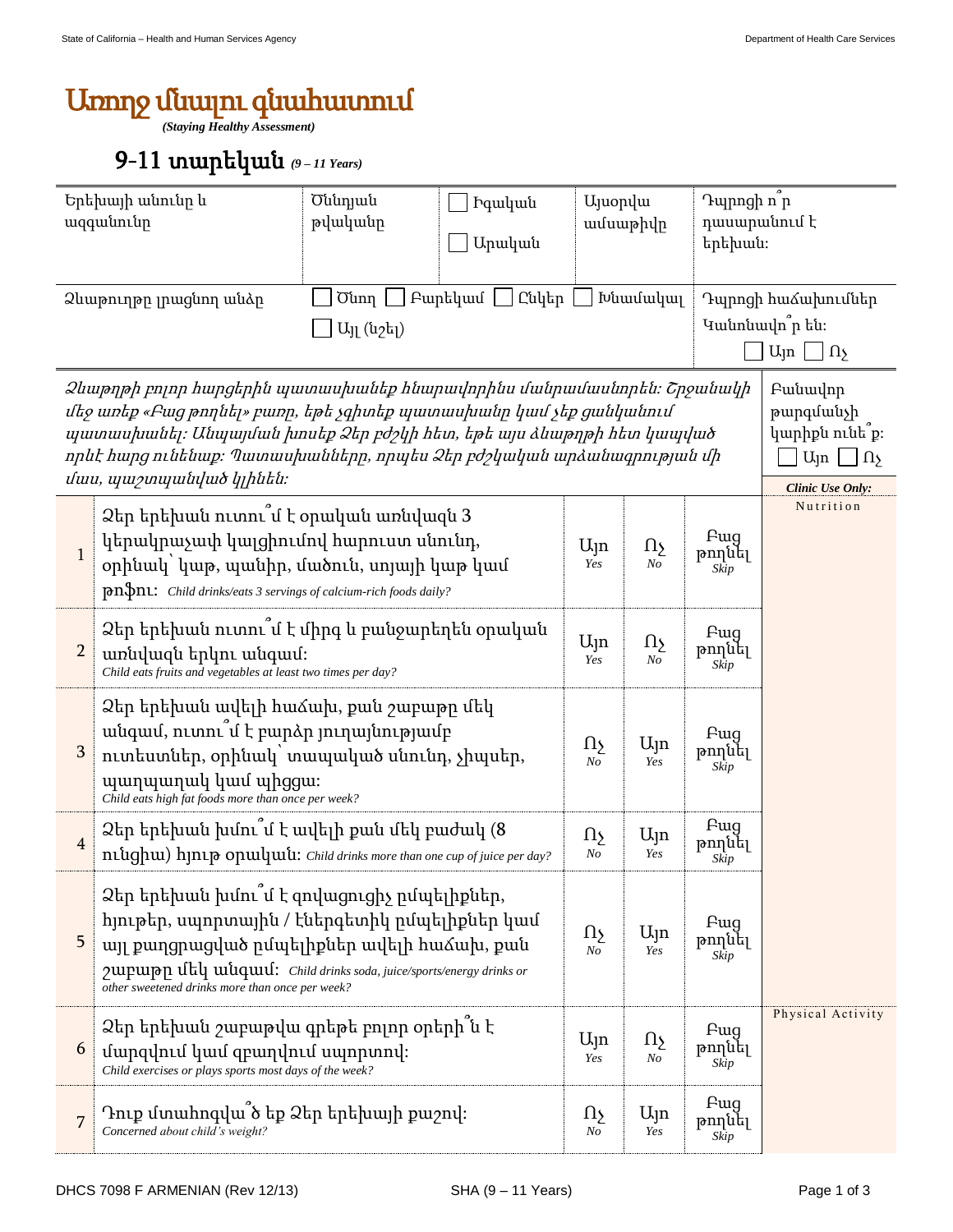| 8  | Ձեր երեխան դիտու՞մ է հեռուստացույց կամ խաղում<br>համակարգչային խաղեր օրական 2 ժամից պակաս։<br>Child watches TV or plays video games less than 2 hours per day?                                                                                                         | Ujn<br>Yes           | Ωş<br>N <sub>O</sub>                | <b>F</b> ug<br>թողնել<br>Skip |               |
|----|------------------------------------------------------------------------------------------------------------------------------------------------------------------------------------------------------------------------------------------------------------------------|----------------------|-------------------------------------|-------------------------------|---------------|
| 9  | Ձեր տանը տեղադրվա՞ծ է ծխի։<br>Home has a working smoke detector?                                                                                                                                                                                                       | Ujn<br>Yes           | Ωչ<br>$N o$                         | Pwg<br>թողնել<br>Skip         | Safety        |
| 10 | Ձեր տանը` հեռախոսի մոտ փակցվա՞ծ է<br>Տոքսիկոլոգիական կենտրոնի հեռախոսահամարը<br>$(800-222-1222)$ :<br>Home has phone # of the Poison Control Center posted by phone?                                                                                                   |                      | ηş<br>N <sub>O</sub>                | <b>F</b> ug<br>թողնել<br>Skip |               |
| 11 | Ձեր երեխան մի ՞շտ է կապում հետևի նստատեղի<br>ամրագոտին (կամ օգտագործում մանկական<br>նստատեղ, եթե հասակը 4'9"-ից պակաս է)։<br>Child always uses a seat belt in the back seat (or booster seat) if under $4'9'$ .                                                        |                      | ηş<br>N <sub>O</sub>                | <b>F</b> ug<br>թողնել<br>Skip |               |
| 12 | Ձեր երեխան ժամանակ անցկացնու՞մ լողավազանի,<br>qtuh quul 16h unu: Child spends time near a swimming pool, river, or lake?                                                                                                                                               |                      | Ujn<br>Yes                          | Fwq<br>թողնել<br>Skip         |               |
| 13 | Ձեր երեխան ժամանակ անցկացնու՞մ է մի տան մեջ,<br>որտեղ հրացան է պահվում։<br>Child spends time in home where a gun is kept?                                                                                                                                              |                      | Ujn<br>Yes                          | <b>F</b> ug<br>թողնել<br>Skip |               |
| 14 | Ձեր երեխան ժամանակ անցկացնու՞մ է հրացան,<br>դանակ կամ այլ տեսակի զենք կրող անձանց հետ։<br>Child spends time with anyone who carries a gun, knife, or other weapon?                                                                                                     |                      | Ալո<br>Yes                          | <b>F</b> ug<br>թողնել<br>Skip |               |
| 15 | Ձեր երեխան մի՞շտ է կրում սաղավարտ հեծանիվ,<br>անվատախտակ կամ սկուտեր վարելիս։<br>Child always wears helmet when riding a bike, skateboard, or scooter?                                                                                                                 |                      | $\Omega_{\Sigma}$<br>N <sub>O</sub> | <b>F</b> ug<br>թողնել<br>Skip |               |
| 16 | Ձեր երեխան երբևիցե եղե՞լ է չարաշահման կամ<br>բռնության ականատեսը կամ զոհը: $\imath$<br>Has child ever witnessed or been a victim of abuse or violence?                                                                                                                 |                      | Ujn<br>Yes                          | <b>F</b> ug<br>թողնել<br>Skip |               |
| 17 | Վերջի տարվա ընթացքում Ձեր երեխային որևէ մեկը<br>hարվածե՞լ է, կամ նա հարվածե՞լ է որևէ մեկին։<br>Has child been hit or has he/she hit someone in the past year?                                                                                                          | $\Omega$<br>$N_{O}$  | $U_{\parallel}$ n<br>Yes            | <b>F</b> ug<br>թողնել<br>Skip |               |
| 18 | Ձեր երեխային երբևիցե ծաղրե՞լ են, կամ նա<br>անապահով զգացե՞լ է իրեն դպրոցում կամ Ձեր<br>թաղամասում (կամ եղել է արդյոք ինտերնետային<br><b><i><u>ownph</u></i></b> winwplwed:<br>Has child ever been bullied, felt unsafe at school/neighborhood (or been cyber-bullied)? | Ωу<br>N <sub>O</sub> | Ujn<br>Yes                          | Fwg<br>թողնել<br>Skip         |               |
| 19 | Ձեր երեխան ամեն օր խոզանակով մաքրում և<br>ատամնաբուժական թելով մաքրու՞մ է ատամները։<br>Child brushes and flosses teeth daily?                                                                                                                                          | Ujn<br>Yes           | Ωչ<br>No                            | Pwg<br>թողնել<br>Skip         | Dental Health |
| 20 | Ձեր երեխան հաձա <sup>՞</sup> խ ունի տխուր և ընկձված տեսք։<br>Child often seems sad or depressed?                                                                                                                                                                       | Ωу<br>No             | $U_{\parallel}$ n<br>Yes            | <b>F</b> ug<br>թողնել<br>Skip | Mental Health |